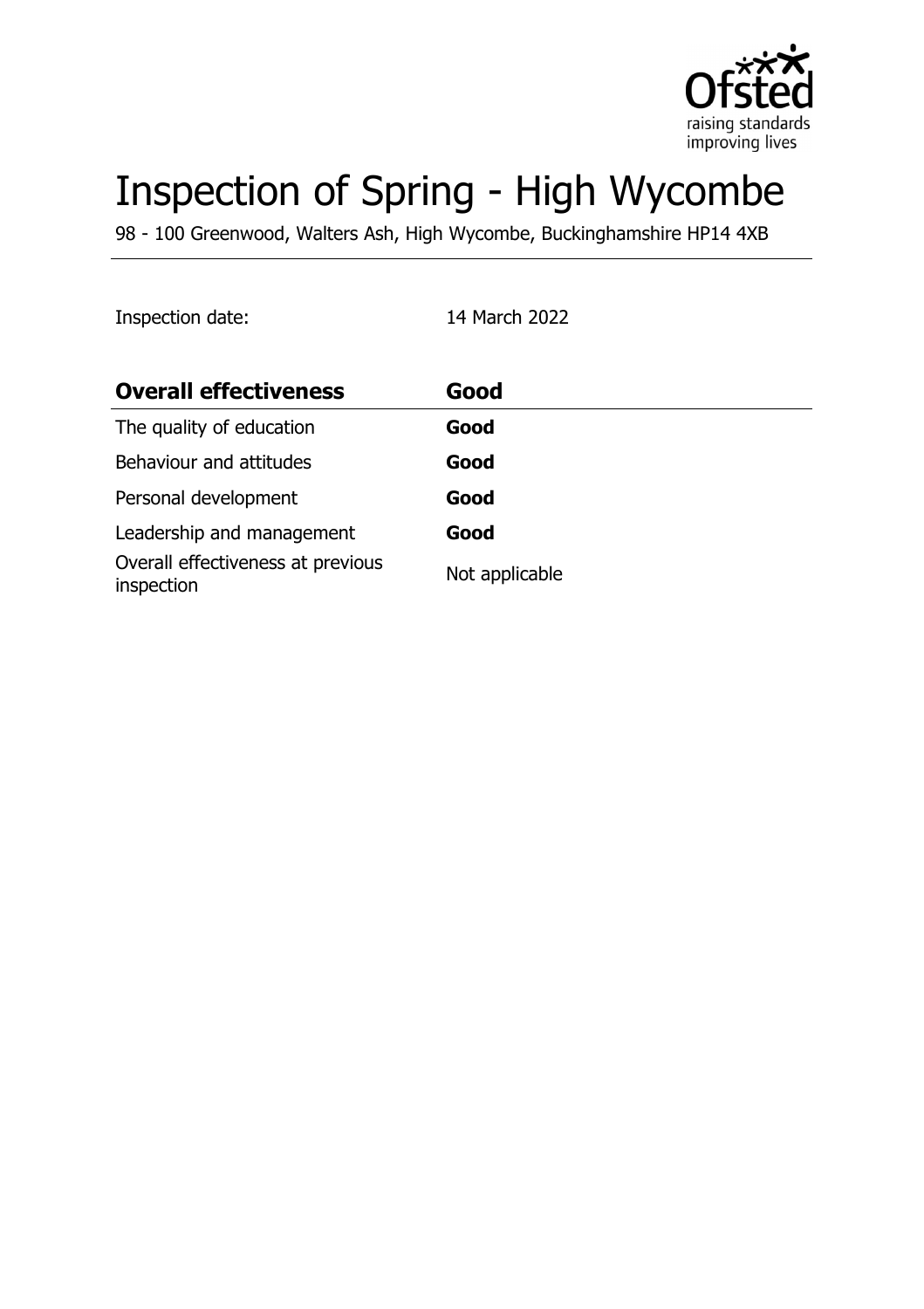

## **What is it like to attend this early years setting?**

#### **The provision is good**

Children show they feel happy, safe and welcome at nursery. Babies and very young children show they trust and like the kind and nurturing staff. They confidently move around the cosy and inviting room, stopping to explore resources or to offer hugs and smiles to staff. Toddlers and pre-school children look forward to taking part in the learning experiences on offer. Toddlers happily gather on the floor to listen to stories and sing and clap along to songs, with big smiles on their faces. Pre-school children show equal enthusiasm towards their learning.

Children behave well. They cooperate well with routines because they understand what is expected of them. For example, children move safely and calmly around the nursery because they know where to wait and to follow the staff. Children learn the value of listening to each other. For example, when staff remind them to take turns in conversations, they explain that they might be interested in what their friends have to say.

Children benefit from a curriculum that is planned effectively by staff who know them well. Staff clearly identify what they want all children to learn during their time with them. Staff also know if there is any specific support that children may need to make good progress. All children, including those who speak English as an additional language, make good progress from their starting points.

### **What does the early years setting do well and what does it need to do better?**

- $\blacksquare$  Throughout the nursery, staff support children's speaking and listening skills very effectively. Staff adapt their interactions well to the age and development of the children. Babies and children are very confident to express their needs and opinions, be that using gestures, single words or more-complex sentences.
- $\blacksquare$  Staff clearly identify what they want children to learn about books and stories. For example, as well as enjoying books, they want children to learn how stories are structured and how to look after and value books. Staff read to children regularly, both in large groups and individually. The impact of this teaching is seen throughout the nursery. Children often choose to spend time exploring books. Babies carefully turn pages, toddlers know that the last page means the story is finished, and pre-school children can recall stories they have been learning about.
- $\blacksquare$  Staff help children build successfully on what they already know and can do as they progress through the nursery. For example, babies are taught to feed themselves with spoons, toddlers are shown how to peel fruit and drink from an open cup, and pre-school children serve their own food and use knives and forks.
- $\blacksquare$  Staff plan activities to encourage children to develop their understanding of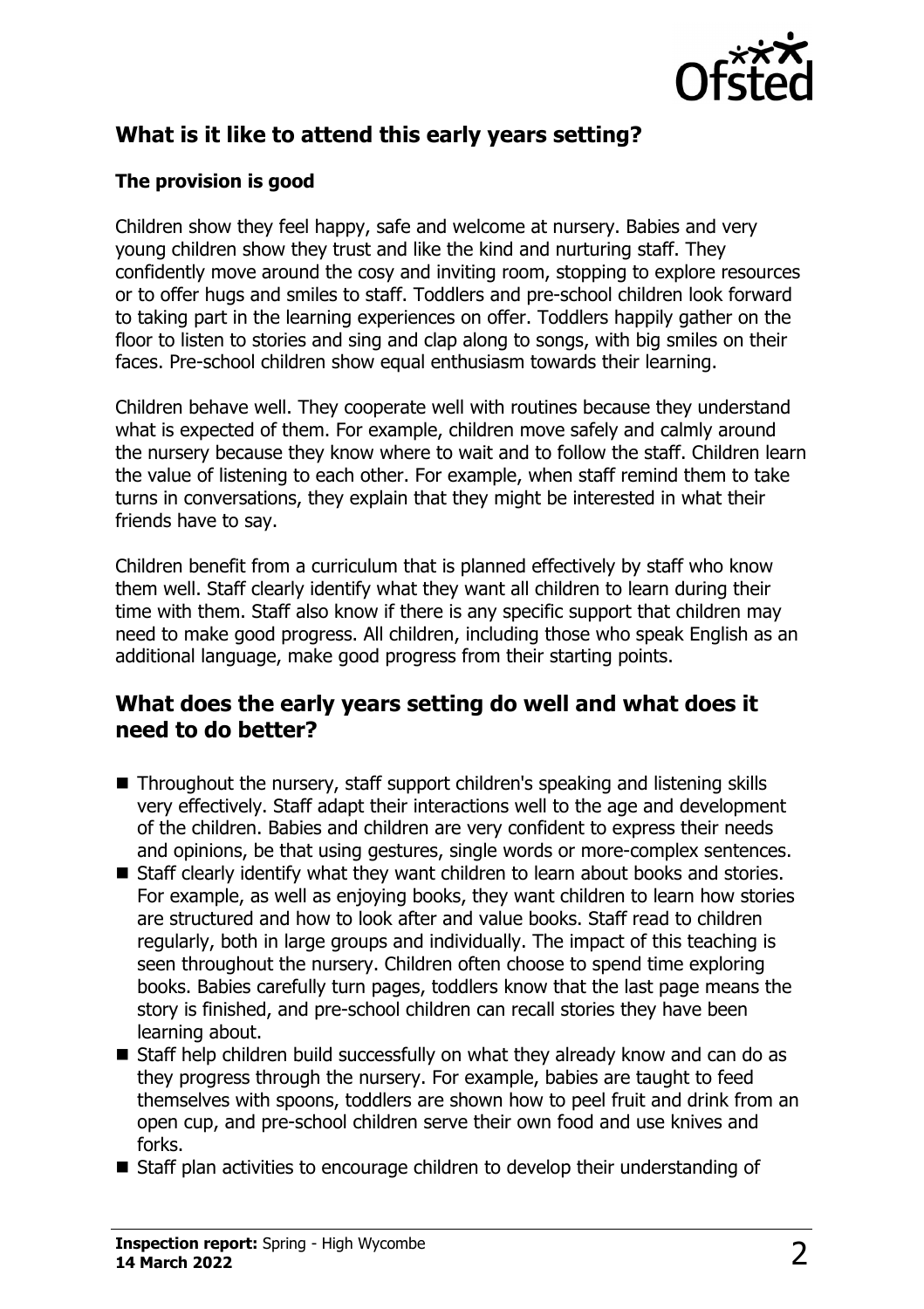

numbers, shapes and mathematical concepts. However, staff do not consistently grasp opportunities to incorporate the teaching of mathematics into children's self-chosen play. As a result, children do not use mathematical resources with the same confidence or purpose as they do other resources.

- $\blacksquare$  Children show a positive attitude towards their learning. They move smoothly between activities because they know they will enjoy what is coming next. For example, children gather calmly and quickly on the floor for story time because they want the learning experience. They know to find a space and face the front. They listen intently and with real enjoyment.
- Staff make very good use of the inviting outdoor space to encourage children to be physically active, and to enjoy being so. Resources are organised well so there is plenty of space to run and move in different ways. Staff incorporate physical activity into other learning. For example, pre-school children go on a 'Bear Hunt' with staff, they move around as they act out and recite the wellknown story.
- The manager and other leaders support their staff team very well. Training and mentoring are highly effective in ensuring all staff have the knowledge and skills to teach effectively. This was illustrated when less experienced or qualified staff demonstrated very effective skills in supporting children who speak English as an additional language. These staff explained about the support they had from their room leader and manager to do this.
- $\blacksquare$  Parents report that their children are treated as individuals and give many examples of the learning they attribute to their children's time at nursery. They say their children love bringing books home to share with them and can't wait to get a smiley sticker for doing so.
- Staff feel valued and appreciated. However, the volume of written assessments and records they have to complete on children is overly burdensome. Much of this is not adding to their accurate understanding of what children know and need to learn next.

# **Safeguarding**

The arrangements for safeguarding are effective.

Staff understand their responsibility to keep children safe. They undertake regular training to keep their safeguarding knowledge up to date. They know how to identify the signs of potential harm or neglect and how to share these concerns within, and beyond, the provider if necessary. They have a good understanding of wider safeguarding issues, such as the risks to children of being exposed to extreme ideologies or views. The manager follows robust and effective recruitment procedures to ensure the suitability of staff employed to work with children.

# **What does the setting need to do to improve?**

**To further improve the quality of the early years provision, the provider should:**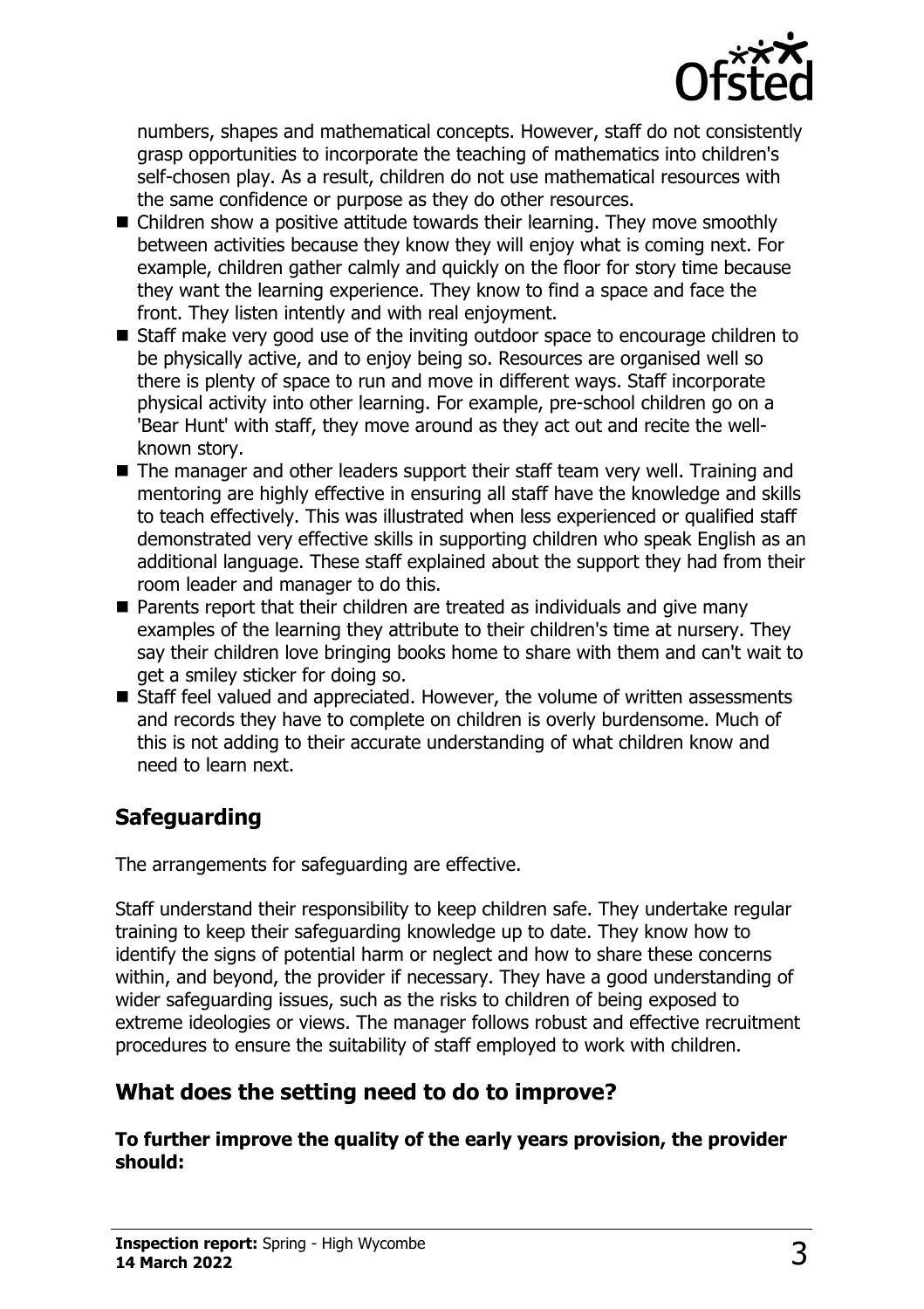

- incorporate more teaching about mathematics into children's self-chosen play, to support further their developing understanding of numbers and other mathematical concepts
- $\blacksquare$  review the use of written assessments, to avoid unnecessary burdens on staff workload.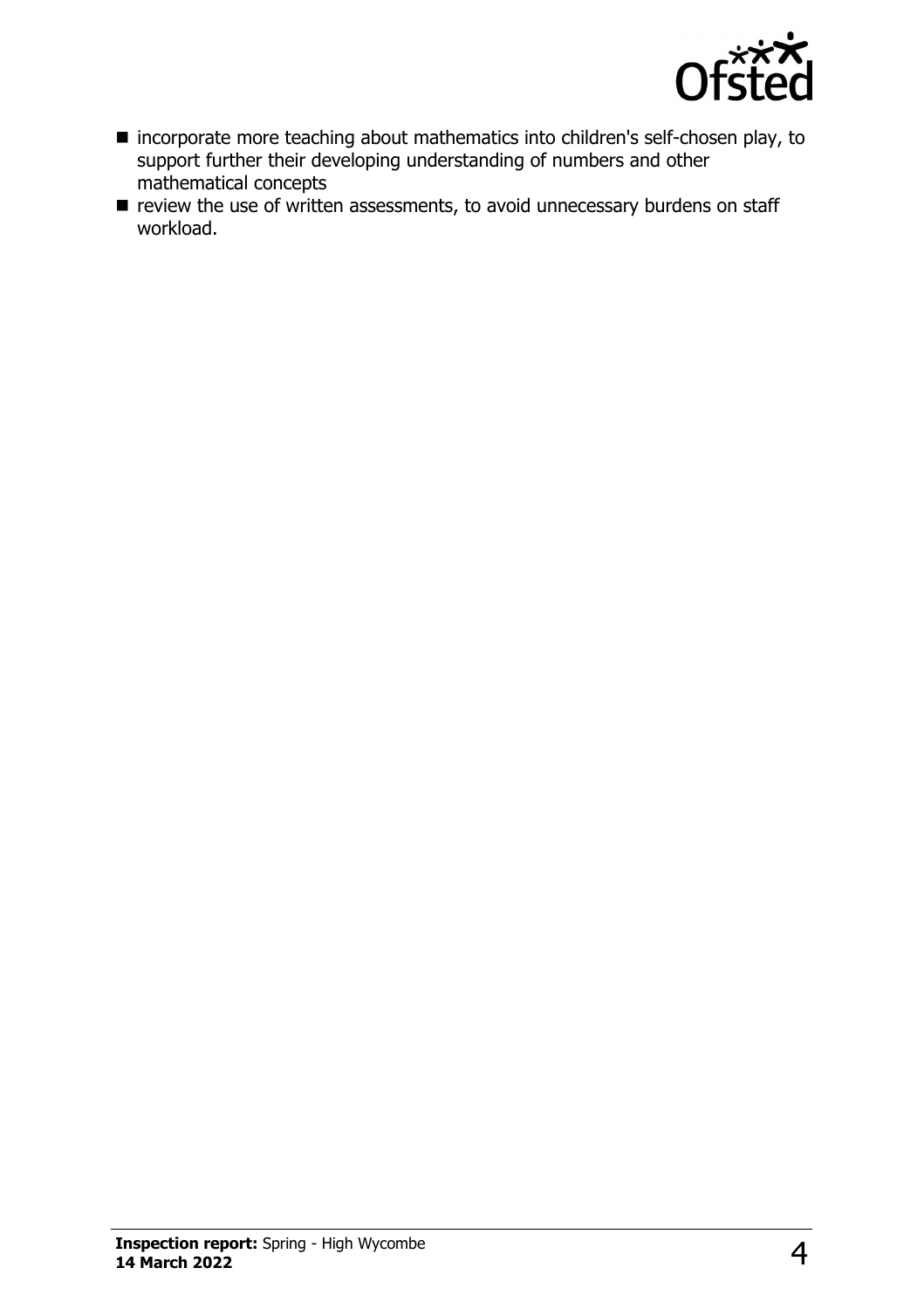

| <b>Setting details</b>                         |                                                                                      |
|------------------------------------------------|--------------------------------------------------------------------------------------|
| Unique reference number                        | EY555784                                                                             |
| <b>Local authority</b>                         | Buckinghamshire                                                                      |
| <b>Inspection number</b>                       | 10174710                                                                             |
| <b>Type of provision</b>                       | Childcare on non-domestic premises                                                   |
| <b>Registers</b>                               | Early Years Register, Compulsory Childcare<br>Register, Voluntary Childcare Register |
| Day care type                                  | Full day care                                                                        |
| Age range of children at time of<br>inspection | $0$ to 4                                                                             |
| <b>Total number of places</b>                  | 46                                                                                   |
| Number of children on roll                     | 36                                                                                   |
| Name of registered person                      | Action For Children Developments Ltd                                                 |
| Registered person unique<br>reference number   | RP539433                                                                             |
| <b>Telephone number</b>                        | 01494 563881                                                                         |
| Date of previous inspection                    | Not applicable                                                                       |

# **Information about this early years setting**

Spring - High Wycombe registered in 2018. It is located in Walters Ash, near High Wycombe, Buckinghamshire. It opens from 7.45am to 5.45pm, Monday to Friday, most of the year. The nursery employs 10 members of staff. Of these, seven hold relevant qualifications between level 6 and level 2. The nursery accepts funding to provide free early education for children aged two, three and four years.

### **Information about this inspection**

#### **Inspector**

Sarah Holley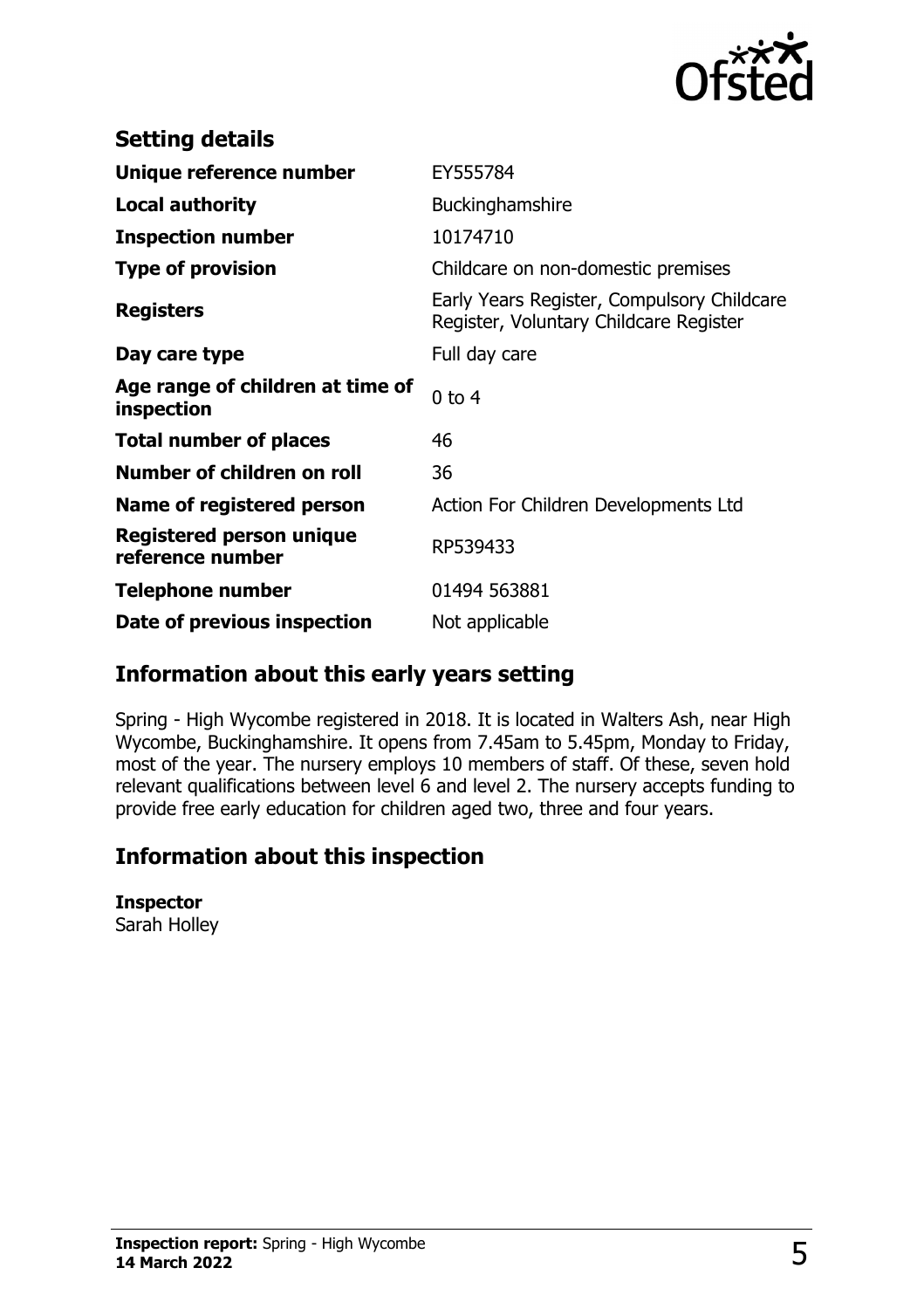

#### **Inspection activities**

- $\blacksquare$  This was the first routine inspection the provider received since the COVID-19 pandemic began. The inspector discussed the impact of the pandemic with the provider and has taken that into account in their evaluation of the provider.
- The manager and inspector completed a learning walk together and discussed the early years curriculum.
- $\blacksquare$  The inspector and the manager carried out a joint observation and evaluated the quality of education.
- $\blacksquare$  Parents and children shared their views.
- $\blacksquare$  The inspector held meetings with the manager and representatives of the provider to find out about the management and leadership of the setting.

We carried out this inspection under sections 49 and 50 of the Childcare Act 2006 on the quality and standards of provision that is registered on the Early Years Register. The registered person must ensure that this provision complies with the statutory framework for children's learning, development and care, known as the early years foundation stage.

If you are not happy with the inspection or the report, you can [complain to Ofsted](http://www.gov.uk/complain-ofsted-report).